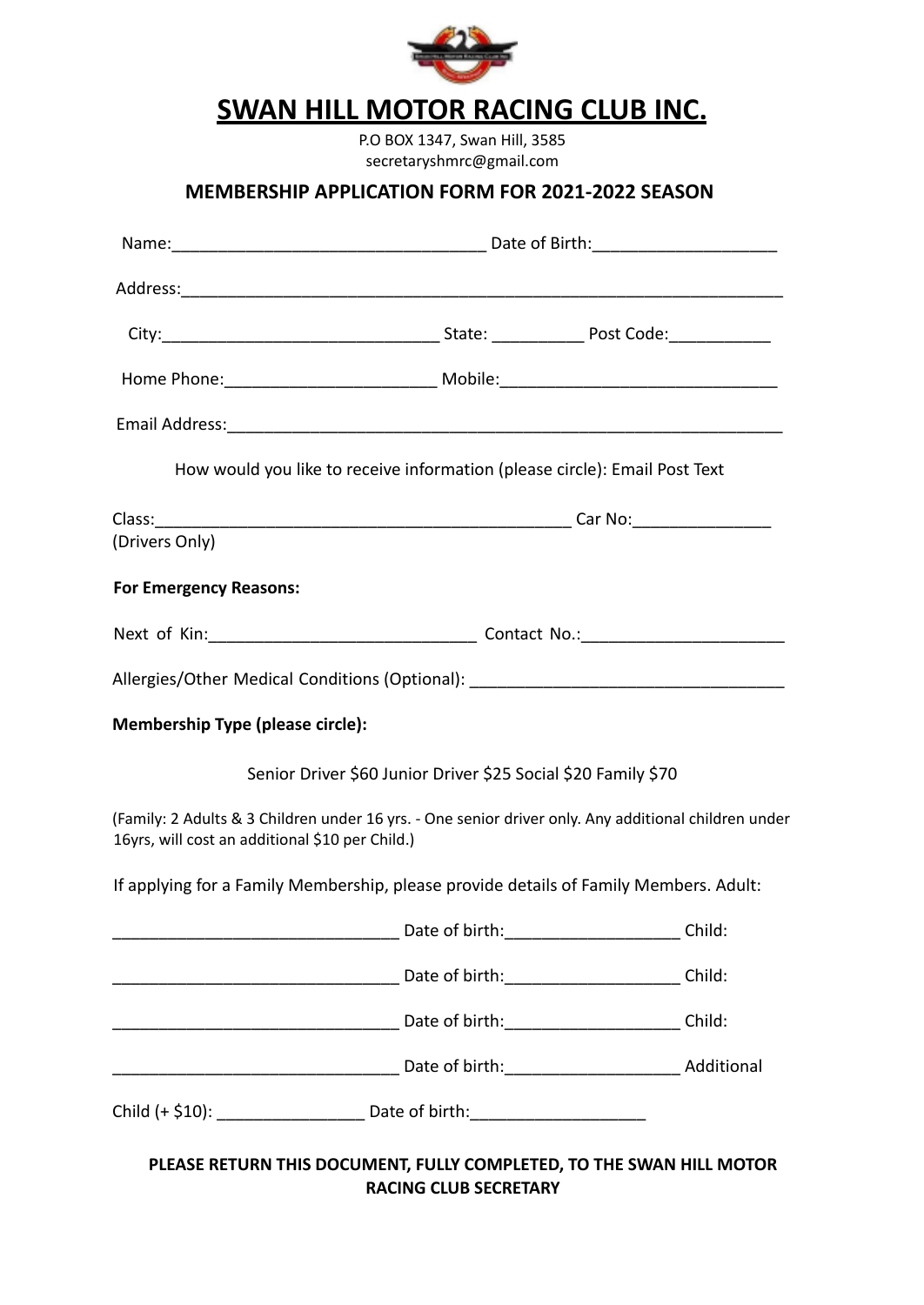

## **SWAN HILL MOTOR RACING CLUB INC.**

P.O BOX 1347, Swan Hill, 3585 secretaryshmrc@gmail.com

## **DUTY OF CARE STATEMENT:**

It is our duty to advise you of the following:

Motor Racing can be dangerous. You and/or your crew may suffer serious personal injury or death. Your car and/or equipment could be damaged or destroyed.

If there is any aspect of a race meeting that causes you concern for your personal safety or for that of any member of your crew, whether that concern be with the Race Track, the venue, the officials, or in the manner in which the Race Meeting is been conducted, then it is your obligation to bring these concerns to the attention of the Clerk of Course/Race Director or Chief Steward.

If after doing this, those concerns are not addressed to your satisfaction, you are advised to withdraw from the race meeting. It is the responsibility of the Driver and his/her Crew to understand their obligations and rights in this regard.

It is the Swan Hill Motor Racing Club Inc. duty to advise you that a track official may at a time during a Race Meeting request a random drug and/or alcohol test. If you have any doubts as to your ability to pass such a test, you should withdraw from the Race Meeting IMMEDIATELY.

It is the responsibility of the Driver and his/her crew to behave in a professional manner at all times during the meeting. Any offensive and/or discriminatory behaviour towards officials, competitors, crew, and the general public will not be tolerated, and penalties may be enforced.

All Officials and Volunteers at a Race Meeting must be professional at all times. Any offensive and/or discriminatory behaviour towards participants will not be tolerated and penalties may be enforced.

*I/ We have read and understand the Rules & Regulations, By-Laws of the Swan Hill Motor Racing Club Inc. and the Duty of Care Statement. I/We agree to adhere and abide by these Rules and Regulations, By-Laws and the Duty of Care Statement.*

| Adult:         | Date: |
|----------------|-------|
| Adult:         | Date: |
| Junior Driver: | Date: |

#### **PAYMENT DETAILS**

Bank Details: Bendigo Bank BSB: 633 000 Acc. No: 102657798 *Reference: Please put your surname as reference.*

### **PLEASE RETURN THIS DOCUMENT, FULLY COMPLETED, TO THE SWAN HILL MOTOR RACING CLUB SECRETARY**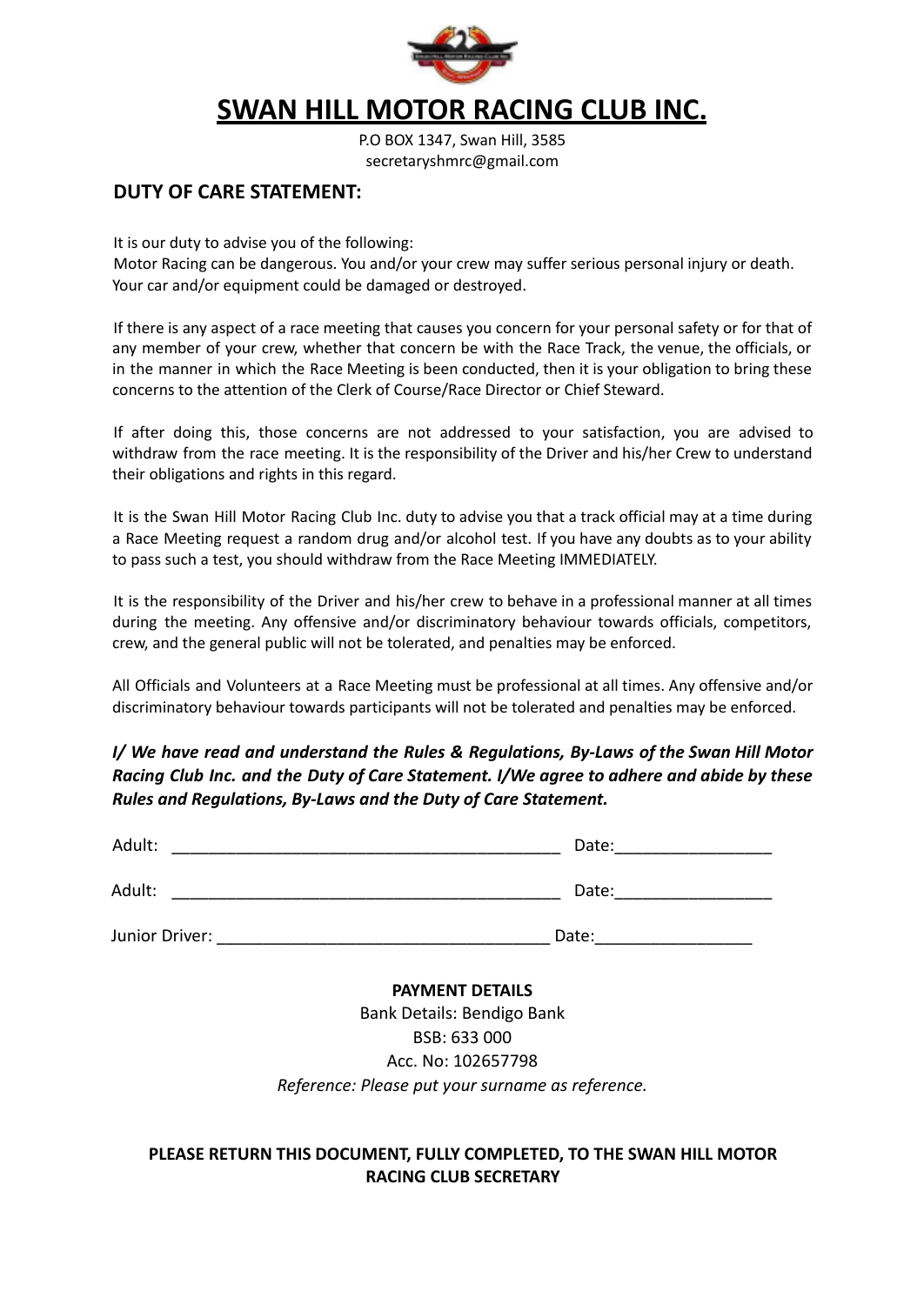

# **SWAN HILL MOTOR RACING CLUB INC.**

P.O BOX 1347, Swan Hill, 3585 secretaryshmrc@gmail.com

## **CHILD SAFE CODE OF CONDUCT**

This Code of Conduct outlines appropriate standards of behaviour by adults towards children.

The Code of Conduct aims to protect children and reduce any opportunities for abuse or harm to occur. It also helps SHMRC Committee, Officials, Members and Volunteers by providing them with guidance on how to best support children and how to avoid or better manage difficult situations. This Code of Conduct applies to all people involved in SHMRC's activities, including Committee, Officials, Members, Volunteers and parents/guardians.

*All* SHMRC Committee, Officials, Members, Volunteers and Parents/Guardians are responsible for promoting the safety and wellbeing of children and young people by:

- Adhering to our Child Safe Policy, this Code of Conduct and other SHMRC policies
- Taking all reasonable steps to protect children from abuse
- Treating everyone with respect, including listening to and valuing their ideas and opinions ●

Welcoming all children and their families and carers and being inclusive

- Respecting cultural, religious and political differences and acting in a culturally sensitive way, particularly when interacting with children who are Aboriginal or otherwise culturally or linguistically diverse and those with a disability
- Modelling appropriate adult behaviour
- Listening to children and responding to them appropriately
- Reporting and acting on any breaches of this Code of Conduct, complaints or concerns appropriately and treat them seriously and with respect.
- Complying with our guidelines on physical contact with children
- Working with children in an open and transparent way other adults should always know about the work you are doing with children
- Respecting the privacy of children and their families, and only disclosing information to people who have a need to know.

#### *All* SHMRC Committee, Officials, Members, Volunteers and Parent/Guardians *MUST NOT*:

- Seek to use children in any way to meet the needs of adults
- Ignore or disregard any concerns, suspicions or disclosures of child abuse
- Use prejudice, oppressive behaviour or language with children
- Engage in rough physical games
- Discriminate on the basis of age, gender, race, culture, vulnerability or sexuality
- Initiate unnecessary physical contact with children or do things of a personal nature that children can do for themselves, such as toileting or changing clothes
- Develop 'special' relationships with specific children or show favouritism through the provision of gifts or inappropriate attention
- Exchange personal contact details such as phone number, social networking site or email addresses with children for inappropriate purposes.
- Have unauthorised contact with children and young people online or by phone.

By observing these standards, you acknowledge your responsibility to immediately report any breach of this code to the SHMRC committee. This Code of Conduct will be reviewed by SHMRC committee annually.

#### *I/ We have read and understood this Code of Conduct and agree to adhere and abide by it at all times.*

| Adult: | Date: |  |
|--------|-------|--|
|        |       |  |
| Adult: | Date: |  |